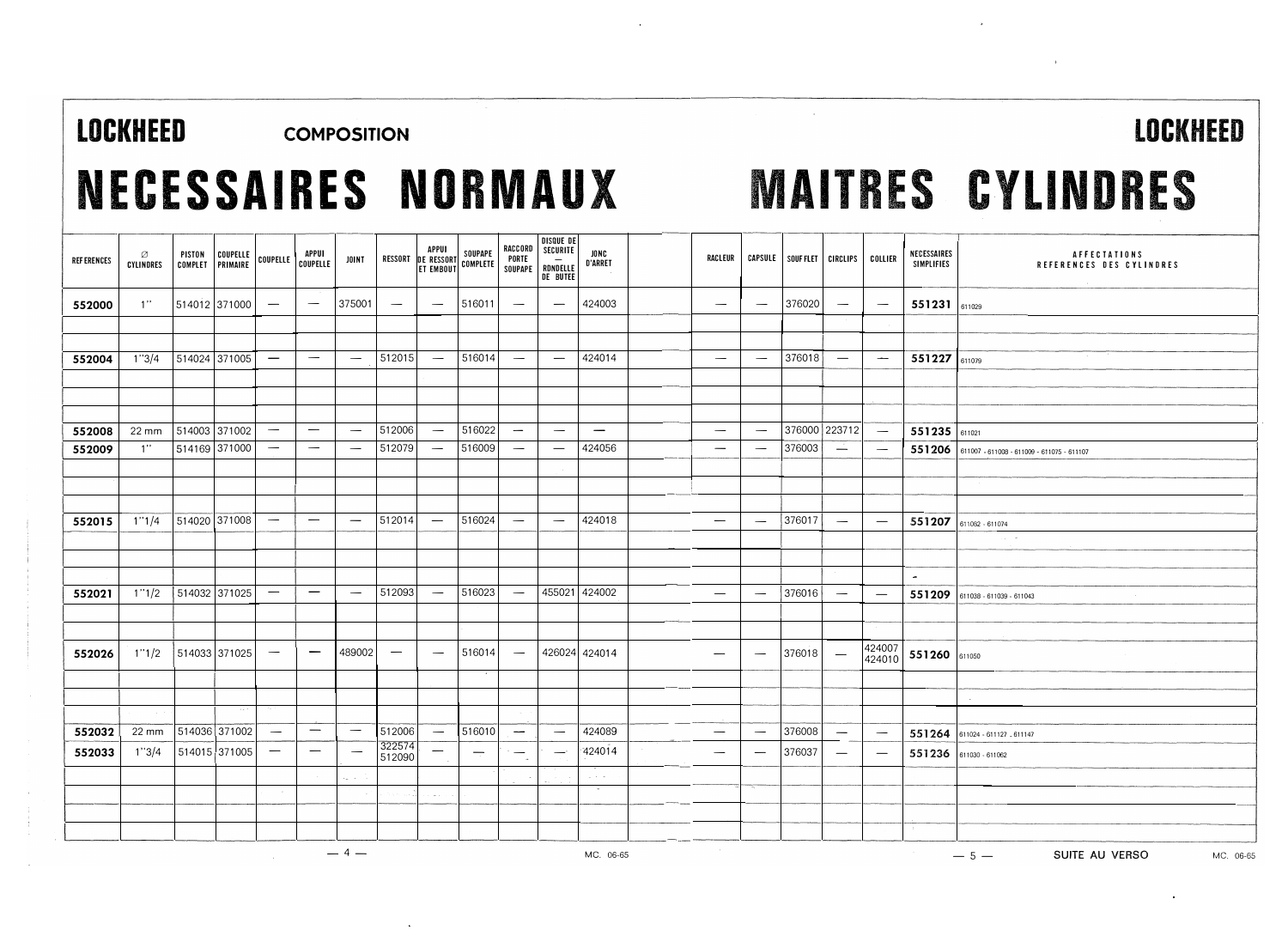### LOCKHEED COMPOSITION

## NECESSAIRES NDRMAUX

# MAITRES CYLINDRES

 $\mathbf{r}$ 

| <b>REF ERENCES</b> | Ø<br><b>CYLINDRES</b> | PISTON<br>COMPLET               | COUPELLE<br>PRIMAIRE     | COUPELLE                        | <b>APPUI</b><br><b>COUPELLE</b> | JOINT                                     | RESSORT          | APPUI<br><b>DE RESSOR</b><br><b>ET EMBOUT</b> | SOUPAPE<br>COMPLETE             | RACCORD<br>PORTE<br>SOUPAPE     | DISQUE DE<br>SECURITE<br>RONDELLE<br>DE BUTEE | <b>JONC</b><br><b>D'ARRET</b> | <b>RACLEUR</b>           |                                 | CAPSULE SOUFFLET   CIRC LIPS    |                                 | COLLIER                         | NECESSAIRES<br>SIMPLIF IES | <b>AFFECTATIONS</b><br>REFERENCES DES CYLINDRES |
|--------------------|-----------------------|---------------------------------|--------------------------|---------------------------------|---------------------------------|-------------------------------------------|------------------|-----------------------------------------------|---------------------------------|---------------------------------|-----------------------------------------------|-------------------------------|--------------------------|---------------------------------|---------------------------------|---------------------------------|---------------------------------|----------------------------|-------------------------------------------------|
| 552045             | $"1/2 \times 150$     | $\hspace{0.1mm}-\hspace{0.1mm}$ | 374016*                  | $\overline{\phantom{m}}$        |                                 | 358029<br>375041                          | 375034 322046    | $\overline{\phantom{a}}$                      | 516023 516027                   |                                 | $\hspace{0.05cm}$                             |                               | –                        |                                 |                                 |                                 | $\overline{\phantom{m}}$        | 551250 611048              |                                                 |
|                    |                       |                                 |                          |                                 |                                 |                                           |                  |                                               |                                 |                                 |                                               |                               |                          |                                 |                                 |                                 |                                 |                            |                                                 |
| 552046             | 1''1/8                | 514006 371001                   |                          |                                 | $\qquad \qquad$                 |                                           | 375000 512055    |                                               | 516000                          | $\overline{\phantom{0}}$        | $\qquad \qquad -$                             | 424005                        | —                        | $\overbrace{\phantom{1232211}}$ | 376003                          | $\overline{\phantom{m}}$        | $\hspace{0.05cm}$               | 551253                     | 611011                                          |
| 552047             | $22 \, \text{mm}$     | 514003 371002                   |                          |                                 | —                               | $\overline{\phantom{a}}$                  | 512006           | $\overline{\phantom{0}}$                      | 516087                          | -                               | $\overline{\phantom{m}}$                      | 424004                        |                          |                                 | 376000                          |                                 | $\overbrace{\phantom{1232211}}$ | 551270                     | 611005                                          |
| 552048             | 22 mm                 | 514002 371002                   |                          |                                 | —                               |                                           | 512080           |                                               | 516087                          |                                 |                                               | 424056                        |                          | $\overline{\phantom{0}}$        | 376003                          | $\overline{\phantom{a}}$        | —                               | 551270                     | 611006 - 611025 - 611134 - 611179               |
|                    |                       |                                 |                          |                                 |                                 |                                           |                  |                                               |                                 |                                 |                                               |                               |                          |                                 |                                 |                                 |                                 |                            |                                                 |
|                    |                       |                                 |                          |                                 |                                 |                                           |                  |                                               |                                 |                                 |                                               |                               |                          |                                 |                                 |                                 |                                 |                            |                                                 |
|                    |                       |                                 |                          |                                 |                                 |                                           |                  |                                               |                                 |                                 |                                               |                               |                          |                                 |                                 |                                 |                                 |                            |                                                 |
| 552057             | 1''1/2                | 514032 371025                   |                          | $\overline{\phantom{0}}$        |                                 | $\overline{\phantom{0}}$                  | 512019           |                                               | $\overline{\phantom{m}}$        |                                 | 455021                                        | 424002                        |                          |                                 | 376016                          | $\overline{\phantom{a}}$        | $\hspace{0.1mm}-\hspace{0.1mm}$ |                            | 551263 611042 - 611047 - 611188                 |
|                    |                       |                                 |                          |                                 |                                 |                                           |                  |                                               |                                 |                                 |                                               |                               |                          |                                 |                                 |                                 |                                 |                            |                                                 |
|                    |                       |                                 |                          |                                 |                                 |                                           |                  |                                               |                                 |                                 |                                               |                               |                          |                                 |                                 |                                 |                                 |                            |                                                 |
| 552063             | $22 \, \text{mm}$     | 514003 371002                   |                          | $\overline{\phantom{0}}$        | —                               | $\overline{\phantom{0}}$                  | 512006           | $\overline{\phantom{m}}$                      | 516087                          | $\overline{\phantom{m}}$        | $\qquad \qquad -$                             | 424100                        | $\overline{\phantom{0}}$ | $\overline{\phantom{0}}$        | 376030                          | $\overline{\phantom{a}}$        | $\overbrace{\phantom{1232211}}$ | 551270 611033              |                                                 |
| 552064             | 1"                    | 514004 371000                   |                          | $\overline{\phantom{0}}$        | $\hspace{0.05cm}$               | $\overline{\phantom{0}}$                  | 512005           |                                               | 516086                          |                                 | —                                             | 424056                        |                          |                                 | 376003                          | $\overline{\phantom{m}}$        |                                 | 551268 611035              |                                                 |
|                    |                       |                                 |                          |                                 |                                 |                                           |                  |                                               |                                 |                                 |                                               |                               |                          |                                 |                                 |                                 |                                 |                            |                                                 |
|                    |                       |                                 |                          |                                 |                                 |                                           |                  |                                               |                                 |                                 |                                               |                               |                          |                                 |                                 |                                 |                                 |                            |                                                 |
|                    |                       |                                 |                          |                                 |                                 |                                           |                  |                                               |                                 |                                 |                                               |                               |                          |                                 |                                 |                                 |                                 |                            |                                                 |
|                    |                       |                                 |                          |                                 |                                 |                                           |                  |                                               |                                 |                                 |                                               |                               |                          |                                 |                                 |                                 |                                 |                            |                                                 |
| 552072             | $22 \, \text{mm}$     | 514003 371002                   |                          | $\overbrace{\phantom{1232211}}$ | $\qquad \qquad \longleftarrow$  |                                           | 512006           | $\overline{\phantom{0}}$                      | 516087                          | $\overbrace{\phantom{1232211}}$ | $\overbrace{\phantom{1232211}}$               | 424100                        | $\overline{\phantom{m}}$ |                                 | $\overbrace{\phantom{1232211}}$ | $\overline{\phantom{a}}$        | $\overbrace{\phantom{1232211}}$ | 551270 611124              |                                                 |
| 552073             | 22 mm                 | 514184                          | $\hspace{0.05cm}$        |                                 | $\qquad \qquad \longleftarrow$  | 358018                                    | 322473<br>322478 |                                               | $\overline{\phantom{m}}$        | 516117                          |                                               |                               |                          |                                 | 429546 376118                   | $\hspace{0.1mm}-\hspace{0.1mm}$ | $\hspace{0.1mm}-\hspace{0.1mm}$ | 551274 612001              |                                                 |
| 552074             | 1''1/2                |                                 |                          |                                 |                                 | 324097 371025 374053 483033 277703 322465 |                  | 483034                                        | $\hspace{0.1mm}-\hspace{0.1mm}$ | $\overline{\phantom{0}}$        | 426027                                        | 424002<br>424005              | $\hspace{0.05cm}$        | $\overbrace{\phantom{1232211}}$ | 376003                          | $\overline{\phantom{a}}$        |                                 | 551275 61119               |                                                 |
| 552075             | 1''1/4                |                                 |                          |                                 |                                 | 324096 371008 374053 483033 277703        | 322031<br>322472 |                                               | 483035 516024                   | $\overline{\phantom{m}}$        | ·455003                                       | 424002<br>424005              | 483081                   | $\overline{\phantom{0}}$        | 376149                          | $\overline{\phantom{m}}$        | $\hspace{0.05cm}$               | 551276 611120              |                                                 |
| 552076             | $22 \, \text{mm}$     | 514036 371002                   |                          | $\overline{\phantom{0}}$        |                                 | $\overline{\phantom{0}}$                  | 512081           | $\overline{\phantom{0}}$                      | 516087                          | $\overline{\phantom{m}}$        |                                               | 424089                        | —                        | $\overline{\phantom{0}}$        | 376008                          | $\hspace{0.1mm}-\hspace{0.1mm}$ |                                 |                            | 551277 611118 - 611128 - 611166                 |
| 552077             | 1"                    | 514196                          | $\hspace{0.05cm}$        |                                 | $\overline{\phantom{m}}$        | 358018                                    | 322485           |                                               | 516086 516102                   |                                 | $\overbrace{\phantom{1232211}}$               | 424056                        |                          | $\overline{\phantom{a}}$        | 376003                          | $\overline{\phantom{m}}$        | $\hspace{0.05cm}$               | 551278 611140              |                                                 |
| 552078             | 1"                    | 514196                          | $\overline{\phantom{m}}$ |                                 | -                               |                                           | 358018 322485    | $\overline{\phantom{0}}$                      | 516086 516099                   |                                 | $\overbrace{\phantom{1232211}}$               | 424056                        | $\hspace{0.05cm}$        | $\overline{\phantom{a}}$        | 376003                          | $\hspace{0.1mm}-\hspace{0.1mm}$ |                                 | 551279 611138              |                                                 |
| 552079             | $22 \, \text{mm}$     | 514003 371053                   |                          |                                 | $\overline{\phantom{m}}$        | $\overline{\phantom{m}}$                  | 512081           | $\overline{\phantom{0}}$                      | 516087                          | $\qquad \qquad \longleftarrow$  | $\hspace{0.1mm}-\hspace{0.1mm}$               | 424100                        |                          | $\overline{\phantom{a}}$        | 376120                          | $\hspace{0.1mm}-\hspace{0.1mm}$ | $\hspace{0.05cm}$               |                            | 551284 611123 - 611153                          |
| 552080             | $22 \, \text{mm}$     | 514202 373100                   |                          | $\overline{\phantom{m}}$        |                                 | $\overbrace{\phantom{12322111}}$          | 512074           |                                               |                                 |                                 |                                               | 424100                        |                          |                                 | 376122                          | $\overline{\phantom{a}}$        |                                 |                            | 551280 612004 - 612006                          |
| 552081             | $22 \text{ mm}$       | 514003 371053                   |                          | -                               | —                               | $\overline{\phantom{0}}$                  | 512068           | $\overline{\phantom{a}}$                      | 516113                          |                                 |                                               | 424100                        | —                        |                                 | 376030                          | $\overline{\phantom{m}}$        |                                 | 551281 611133              |                                                 |
| 552082             | 1"                    | 514004 371000                   |                          |                                 | —                               |                                           | 512079           | $\overline{\phantom{a}}$                      | 516086                          |                                 |                                               | 424056                        |                          |                                 | 376003                          |                                 | $\overline{\phantom{0}}$        | 551268 611158              |                                                 |

 $\bar{z}$ 

 $\star$  2 pièces MC. 06-65

--·-----.--.-

LOCKHEED